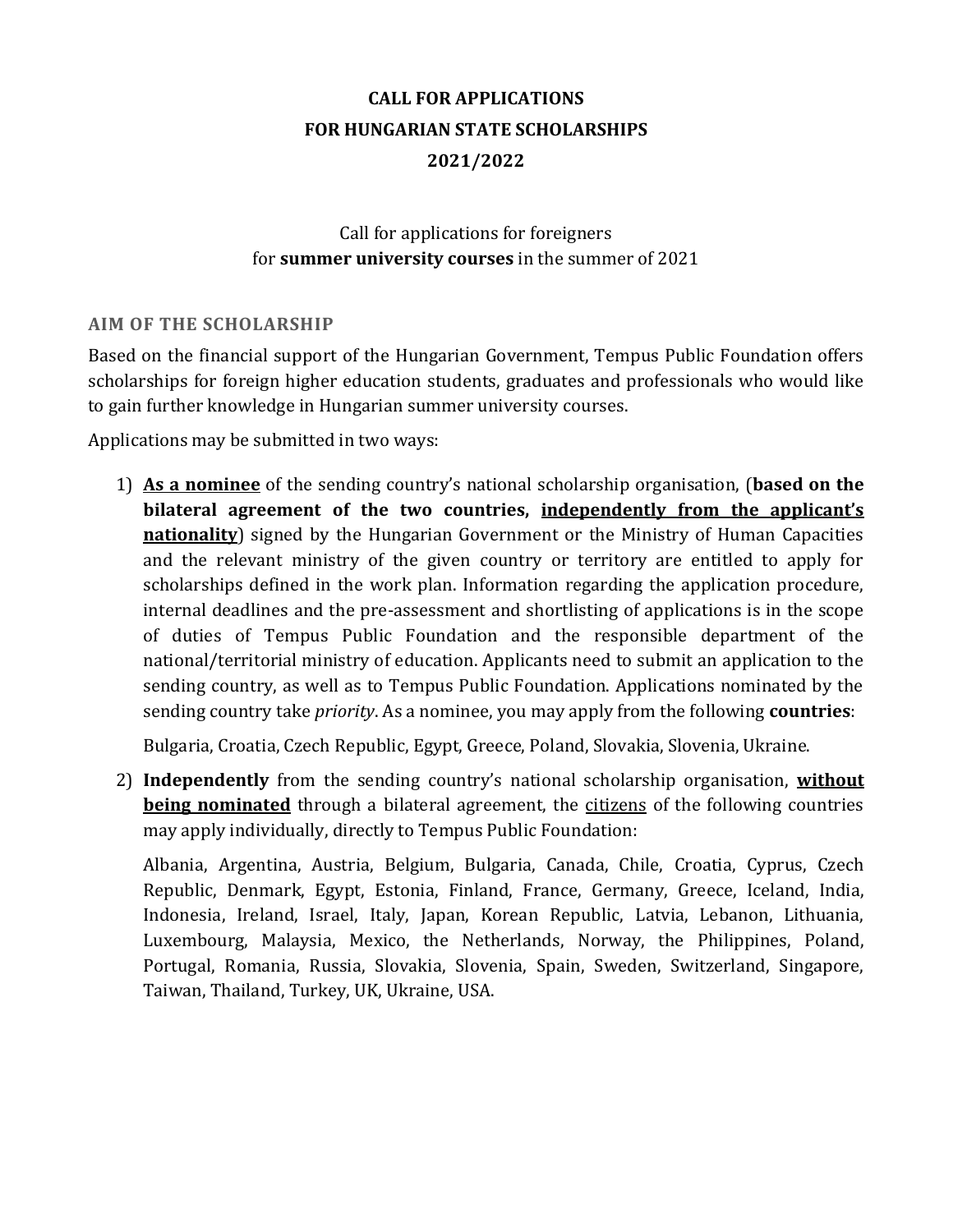## **2021 summer courses (2-4 weeks)**

Organizer institutions offer Hungarian as a foreign language, Hungarology and thematic (nonlinguistic) courses for foreign (non-native Hungarian speaker) participants.

Applicants may select **3 options in order of preference** from the list provided in the appendix of this Call for application and on [www.tka.hu](http://www.tka.hu/) . However, the scholarship allows scholarship holders to participate only in one course. The placement of the applicants depend on the capacity of the receiving institutions, therefore applicants may be accepted in either of the institutions they selected previously, independently from their order of preference.

The following are not entitled to apply:

- **Foreign citizens with an immigration/ settlement permit or in the course of applying for** such a permit in Hungary
- $\triangleright$  Dual (Hungarian and other) citizens
- **Foreign citizens with permanent residence in Hungary**
- Foreign citizens employed on a permanent basis as defined by the Hungarian Labour Law

## **AGE LIMIT FOR APPLICANTS**

 $\overline{a}$ 

Applicants must be over 18 at the time of submitting the application. There is no age limit.

## **FURTHER IMPORTANT INFORMATION**

**Only one application may be submitted to summer courses.** In case of applying for more than one scholarship, the latest one will be taken into consideration. Within the application the order of preference for the chosen summer courses needs to be indicated.

During one application cycle within the bilateral state scholarship programme, beside summer courses, additional applications may be submitted for partial/semester studies, full degree studies<sup>1</sup> or research stay in case they do not overlap in time. Only two scholarships may be granted.

Scholarship-holders must stay in Hungary during the entire period of their studies.

In case of receiving other **Hungarian-state or EU scholarships for the same purpose and time period**, applicants are not eligible for the Bilateral State Scholarship.

 $1$  In case an application for full degree studies is submitted, too, summer courses can only be attended before the start of the full degree studies.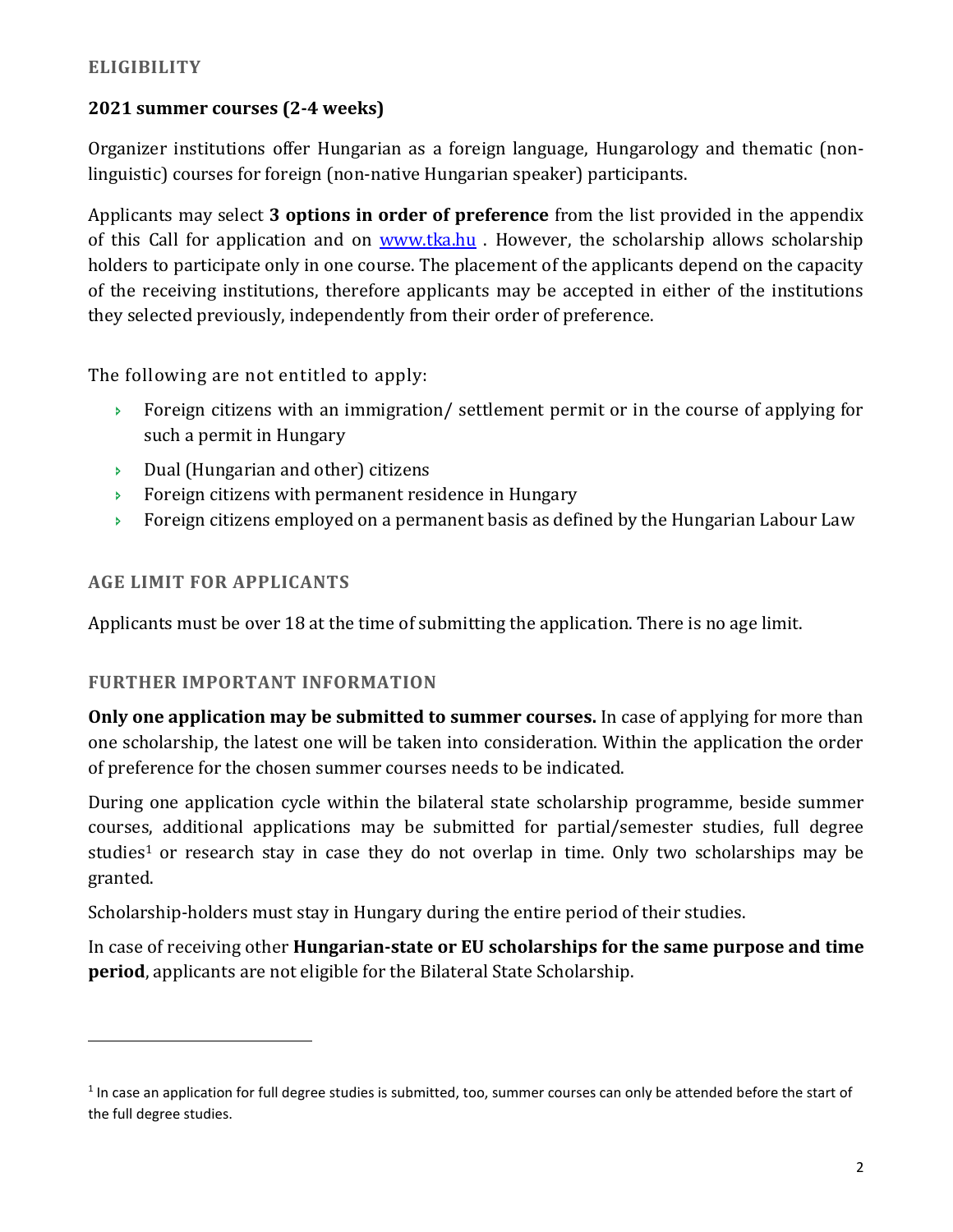## **SUBMITTING THE APPLICATION**

Applicants should submit their applications **in the online system** of Tempus Public Foundation [\(https://scholarship.hu\)](http://www.scholarship.hu/) in the following way:

- **Register** online with a user ID and password.
- After registration, fill in the CV and **attach the applications documents** under 'Documents to be submitted'.
- For the application, a **technical online application guide** can be found on our webpage [\(https://tka.hu/international-programmes/4133/information-for-applicants\)](https://tka.hu/international-programmes/4133/information-for-applicants).

### **Please note that we can only accept complete applications submitted before the deadline through the online system. Applications submitted via post or e-mail will not be accepted.**

Before starting the online procedure please read our **Online Application Guide** carefully and do not wait until the last few days to apply.

## **Deadline: Thursday, 11 March 2021, 11 pm CET**

(closure of the online application system)

## **Please, keep your user ID and password as you will need them later on.**

## **In case of several applications, the last one will be considered as valid.**

Note: Applicants applying (being nominated) under the bilateral agreement system should submit their applications and required documents to the organization responsible for scholarships in the sending relation, too. These scholarship offices or responsible ministries work with individual deadlines. Applicants are advised to contact the responsible organisation of their sending country as soon as possible so that the given relation can officially rank and nominate the applications to Tempus Public Foundation.

## **DOCUMENTS TO BE SUBMITTED**

Applications have to include the below-listed documents.

The language of the **documents can be Hungarian, English, French or German**. If they are not written in either of these four languages, their **official Hungarian or English translations** must also be attached. (Documents with the stamp and signature of the issuing institution on letterhead can be considered as official, there is no need to have it translated by a translator office.)

- 1. **Application form** of Tempus Public Foundation (downloadable from the online system). *After signing and dating the document*, it shall be uploaded scanned.
- 2. **Letter of motivation** minimum 1, maximum 2 pages long
- 3. **Transcript of records** (original copy and its certified Hungarian or English translation)
	- for university students: copy of the transcript of records of the last completed semester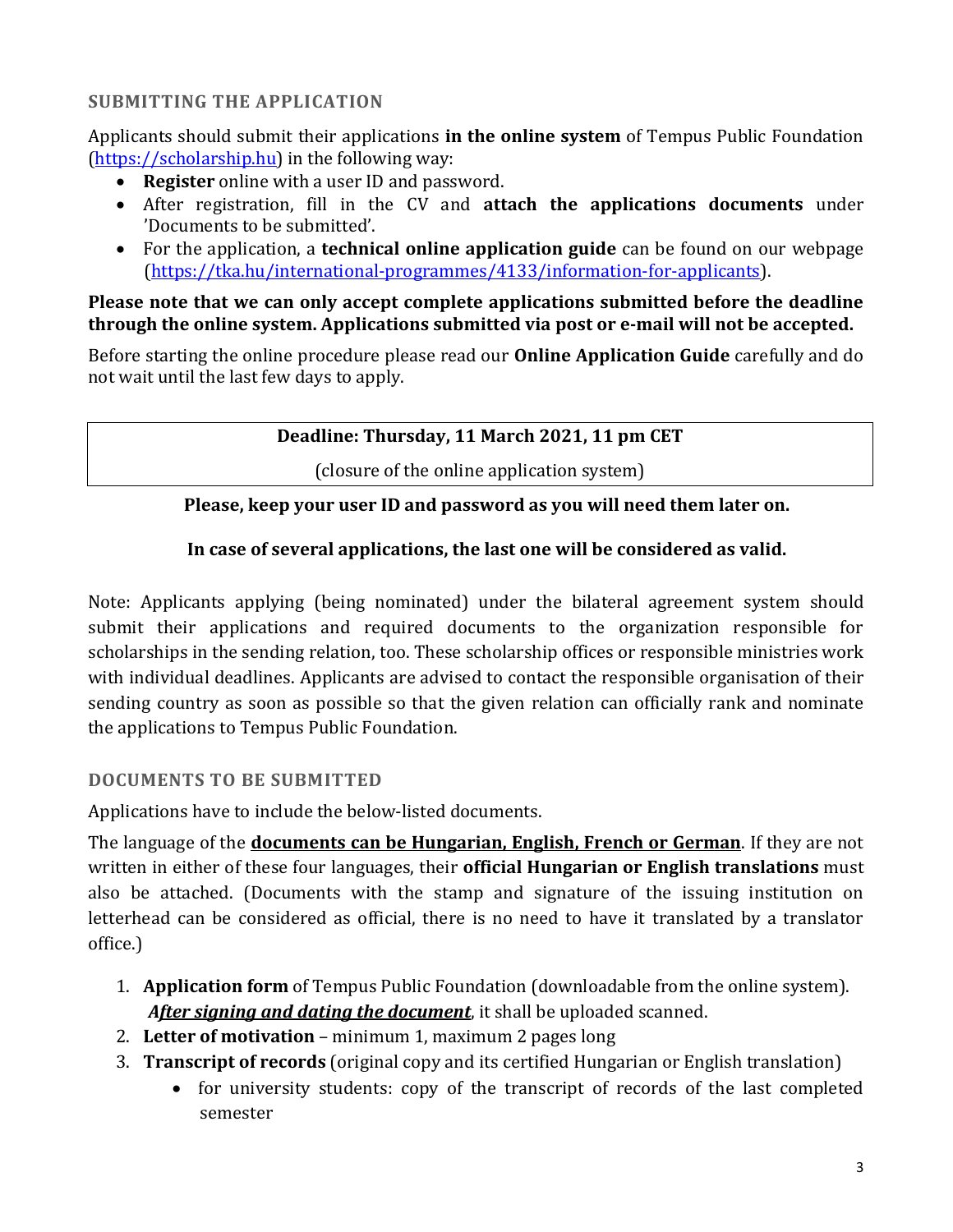- for graduates: copy of the highest degree/diploma of higher education.
- 4. **Proof of (Hungarian or English) language proficiency** required for the summer university course. In case of Hungarian courses, if the applicant has a Hungarian knowledge, it can be any type of Hungarian language exam certificate, or a formal certificate (in Hungarian or English) issued by the sending institution/workplace, foreign Hungarian Institute or a Hungarian consul, marking the level of the knowledge. Without a Hungarian knowledge: any kind of certificate of an at least B2-level English knowledge (language exam certificate, certificate issued by a language department or lectorate) because the mediatory language is English in the courses.
- 5. A **Letter of Recommendation** issued by a teacher of the sending higher education institution/employer (with letterhead and signature and/or stamp)

## **APPLICATION PROCEDURE**

The Hungarian party first evaluates the applicants' eligibility, then evaluates applications nominated and ranked by partner offices, as well as individually submitted applications.

After carrying out a formal assessment by Tempus Public Foundation, formally correct applications will be evaluated professionally along certain requirements (see, scoring system at the end of this call).

Preference is given to applicants **nominated by their sending relation under the bilateral agreement scheme** in the selection procedure.

Any kind of undue influence on the professional evaluation or the application procedure cause immediate exclusion from the selection procedure.

Based on the results of the evaluation procedure, the Borad of Trustees of Tempus Public Foundation makes a decision about the applications.

Scholarships are granted by the Board of Trustees of Tempus Public Foundation in the name of the Minister responsible for education in Hungary.

**All applicants (and in case of nomination, the national/territorial partner offices, too) will be informed of the final result of the application (awarded scholarship/waiting list/rejection) electronically (in special circumstances, by post, too) by Tempus Public Foundation.** At the same time successful applicants will be provided with information concerning the terms and conditions needed to organise their stay in Hungary, in May-June 2021. Tempus Public Foundation informs the host institute, as well.

There is no appeal to the decision.

#### **FINANCIAL PROVISIONS**

The scholarship is the participation fee which includes the classes, accommodation and meals.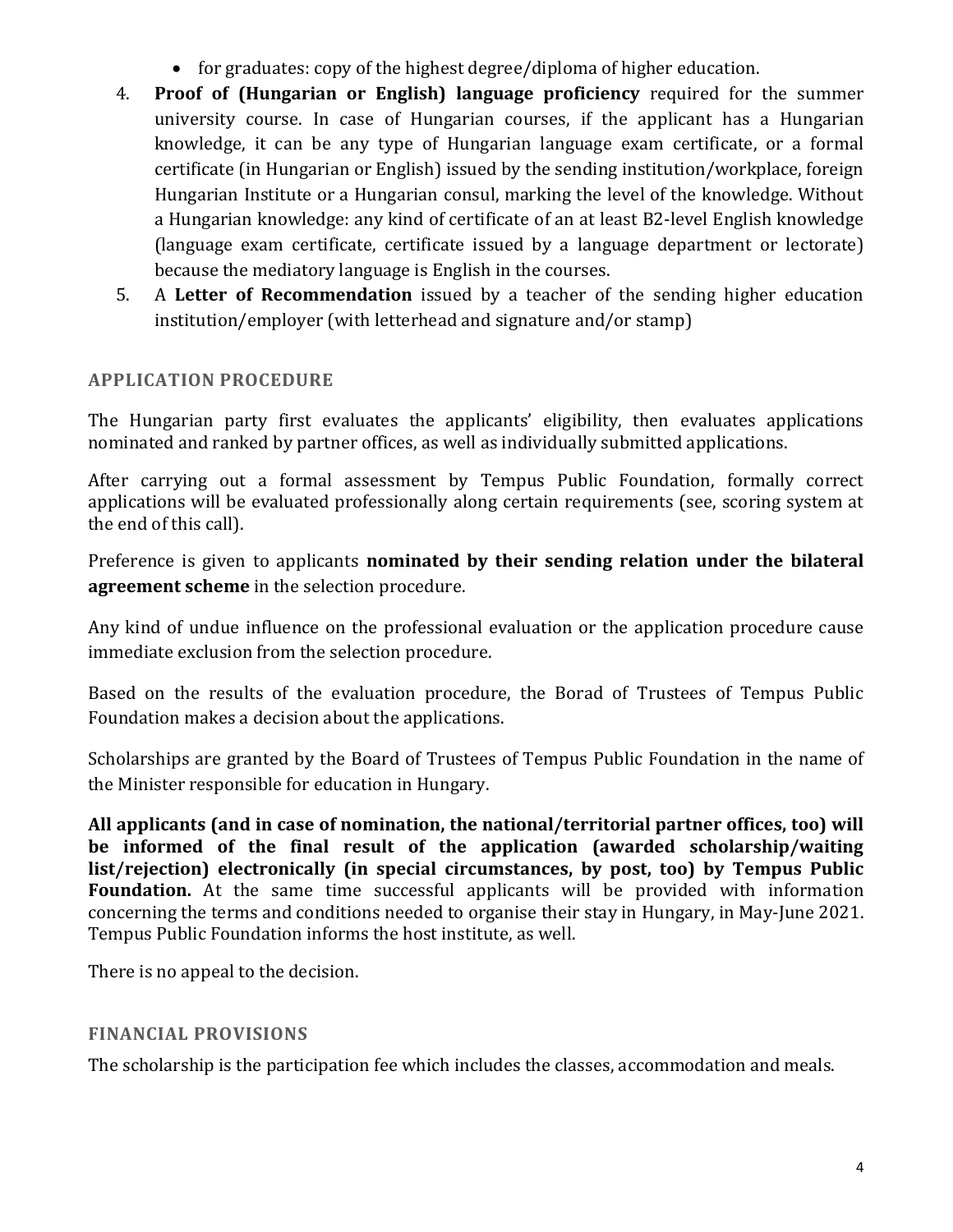## **ADDITIONAL INFORMATION ON FINANCIAL PROVISIONS**

In case of receiving any **other Hungarian-state or EU-financed scholarships** for the same purpose and time period, applicants are not eligible for the Bilateral State Scholarship. In case scholarship holders are granted another scholarship or get any other financial support (wage) for the same scholarship period, they must withdraw their state scholarship.

The scholarship is meant to contribute to the living expenses of only one person, it does not necessarily cover all expenses during the scholarship period. There is no financial support for visa fees and any allowance for accompanying persons. Apart from the above-mentioned costs, Tempus Public Foundation cannot ensure any other allowance or support.

#### **UTILIZATION PERIOD**

Scholarships have to be implemented during the summer of 2021. The duration and length of summer university courses are predefined and cannot be changed.

#### **POSTPONEMENT**

The granted scholarship can only be used within the utilization period indicated in the call, so it cannot be postponed to the following academic year.

#### **RESIGNATION**

In case the applicant cannot or do not want to use the scholarship within the period approved by the decision of Tempus Public Foundation, it can be granted for the following academic year only by submitting a new application.

#### **TRAVEL EXPENSES**

Travel expenses to Hungary, within Hungary and back to the country of origin are not covered by Tempus Public Foundation.

## **OBLIGATIONS OF THE SCHOLAR**

Should there be any personal changes in personal data (especially change of permanent address, e-mail address, phone number), the applicant has to notify Tempus Public Foundation immediately.

#### **ENTITLEMENT TO HEALTHCARE SERVICES**

According to the rules of the European Parliament and Council Regulations 883/2004 (EC) and 987/2009 (EC), scholarship-holders who are citizens of either the European Union, EEA member countries or Switzerland are entitled to healthcare services in medical necessity during their stay in Hungary.

Healthcare services in medical necessity during their stay in Hungary are available for scholarship-holders with the European Health Insurance Card (E111). Medical necessity is determined by the physician who considers the given circumstances. Scholarship-holders should obtain the European Health Insurance Card in their home country prior to the arrival to Hungary.